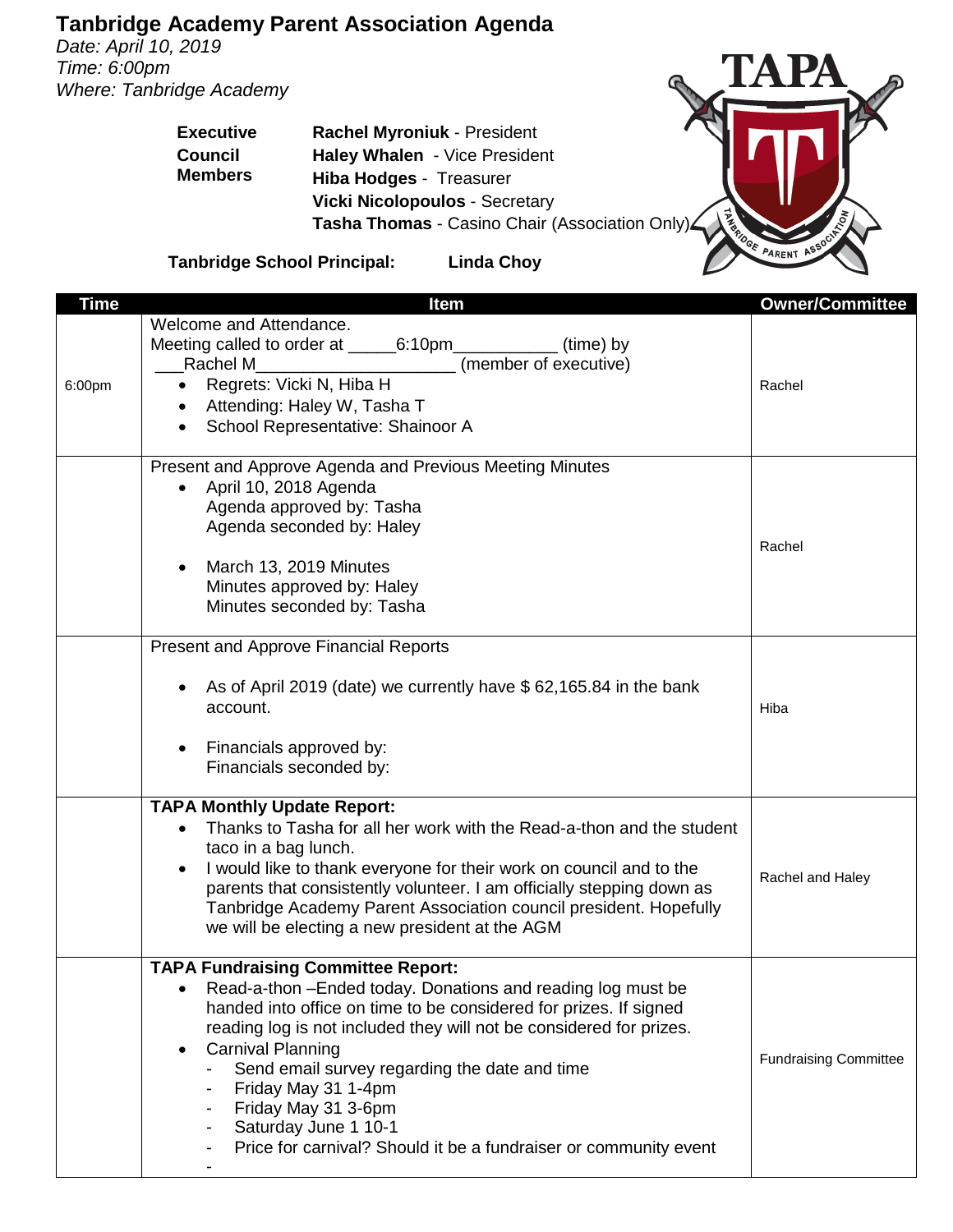## **Tanbridge Academy Parent Association Agenda**

*Date: April 10, 2019 Time: 6:00pm Where: Tanbridge Academy*

|           | <b>School Report:</b><br>1. Read-a-thon - clarifying dates                                                                                                                                                                                                                                                                                                                                                                                                                                                                                                                                                                                                                                                                                                                                                                                                              |                                         |
|-----------|-------------------------------------------------------------------------------------------------------------------------------------------------------------------------------------------------------------------------------------------------------------------------------------------------------------------------------------------------------------------------------------------------------------------------------------------------------------------------------------------------------------------------------------------------------------------------------------------------------------------------------------------------------------------------------------------------------------------------------------------------------------------------------------------------------------------------------------------------------------------------|-----------------------------------------|
|           | 2. Science Fair – Monday, April 15 <sup>th</sup> at 1:00pm. We encourage parents to<br>come.                                                                                                                                                                                                                                                                                                                                                                                                                                                                                                                                                                                                                                                                                                                                                                            |                                         |
|           | 3. Student Vote - Provincial Election - voting in Mrs. Thoben's class                                                                                                                                                                                                                                                                                                                                                                                                                                                                                                                                                                                                                                                                                                                                                                                                   | School representative -<br>Shainoor Ali |
|           | 4. Mindset Presentation for parents on Tuesday, April 23rd from 6:30-<br>8:00.                                                                                                                                                                                                                                                                                                                                                                                                                                                                                                                                                                                                                                                                                                                                                                                          |                                         |
|           | 5. Open House is on Tuesday, April 30 <sup>th</sup> from 6:30-8:00pm. We will get<br>brochures out to the TAPA committee ASAP so they can help<br>distribute them to friends and family.                                                                                                                                                                                                                                                                                                                                                                                                                                                                                                                                                                                                                                                                                |                                         |
|           | <b>Upcoming Planning and Decisions:</b>                                                                                                                                                                                                                                                                                                                                                                                                                                                                                                                                                                                                                                                                                                                                                                                                                                 |                                         |
| $\bullet$ | Annual General Meeting – May 8, 2019 at 6:00pm – notice to our<br>members was officially given on Sunday April 7, 2019 by email.<br>Members will also be informed in the Weekly update by teachers.<br>Upcoming Parent Teacher Conferences - May 10 <sup>th</sup> - Breakfast,<br>Lunch? What works better for teachers? - Council please let our<br>parents volunteer to assist on SignUp Genius first as that was a<br>request Linda had from parents.<br>Decided to cater this upcoming Staff appreciation. Haley will<br>take this on.                                                                                                                                                                                                                                                                                                                              | Rachel                                  |
|           | Possible raffle for WestJet tickets - When and How?<br>Still waiting on approval<br>Funds raised, if successful, will go towards Robotics program                                                                                                                                                                                                                                                                                                                                                                                                                                                                                                                                                                                                                                                                                                                       |                                         |
| name.     | <b>EMAIL MOTION ADDMENDMENT</b><br>TAPA has been dedicating fundraising for Tanbridge Academy to<br>purchase a bus. Through our conversations Tanbridge staff have<br>decided it would be in their best interest to purchase a<br>passenger van instead of a bus. Part of this decision was that teachers<br>could drive the van without any special license. Tanbridge Academy<br>would like to move forward with that purchase.<br>Motion: Tanbridge Academy Parent Association will donate up<br>to \$37 000 to Tanbridge Academy to purchase a 15 seater<br>passenger van. Tanbridge Academy will purchase the vehicle,<br>assume all insurance, maintenance and responsibilities.<br>Tanbridge Academy will purchase the vehicle under their own<br>Motion Presented by: Tasha Thomas<br>Motion Seconded by: Vicki Nicolopoulos<br>Motion carried. X yes ______ no | Rachel                                  |